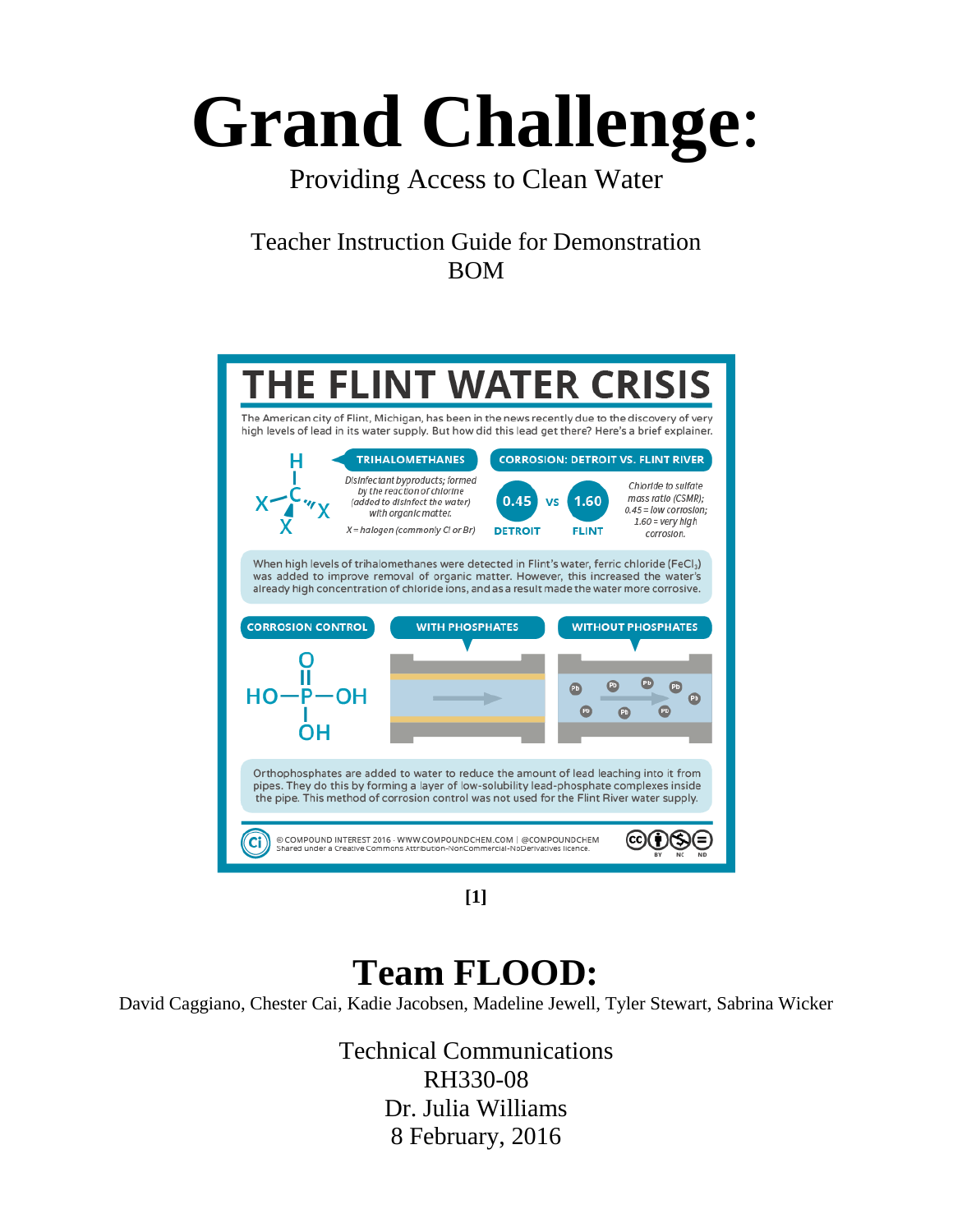## Table of Contents:

| Section                                       | Page#          |
|-----------------------------------------------|----------------|
| <b>Teacher Instruction Guide</b>              | $\overline{3}$ |
| Learning Objectives                           | $\overline{3}$ |
| Pre-Demonstration Procedure                   | $3 - 4$        |
| <b>Constructing a Demonstration Worksheet</b> | $\overline{3}$ |
| Worksheet Example                             | $8-9$          |
| <b>Making Dirty Water</b>                     | $\overline{3}$ |
| <b>Constructing Filters</b>                   | $3 - 4$        |
| <b>Filter Housing Diagram</b>                 | $\overline{4}$ |
| <b>Demonstration Procedure</b>                | 5              |
| <b>Observation Stage</b>                      | 5              |
| <b>Testing Stage</b>                          | 5              |
| <b>Brainstorming Stage</b>                    | 5              |
| Reflection                                    | 5              |
| <b>Buying Materials</b>                       | 6              |
| <b>BOM</b> (Bill of Materials)                | $\overline{7}$ |
| References                                    | 10             |
| <b>Additional References</b>                  | 10             |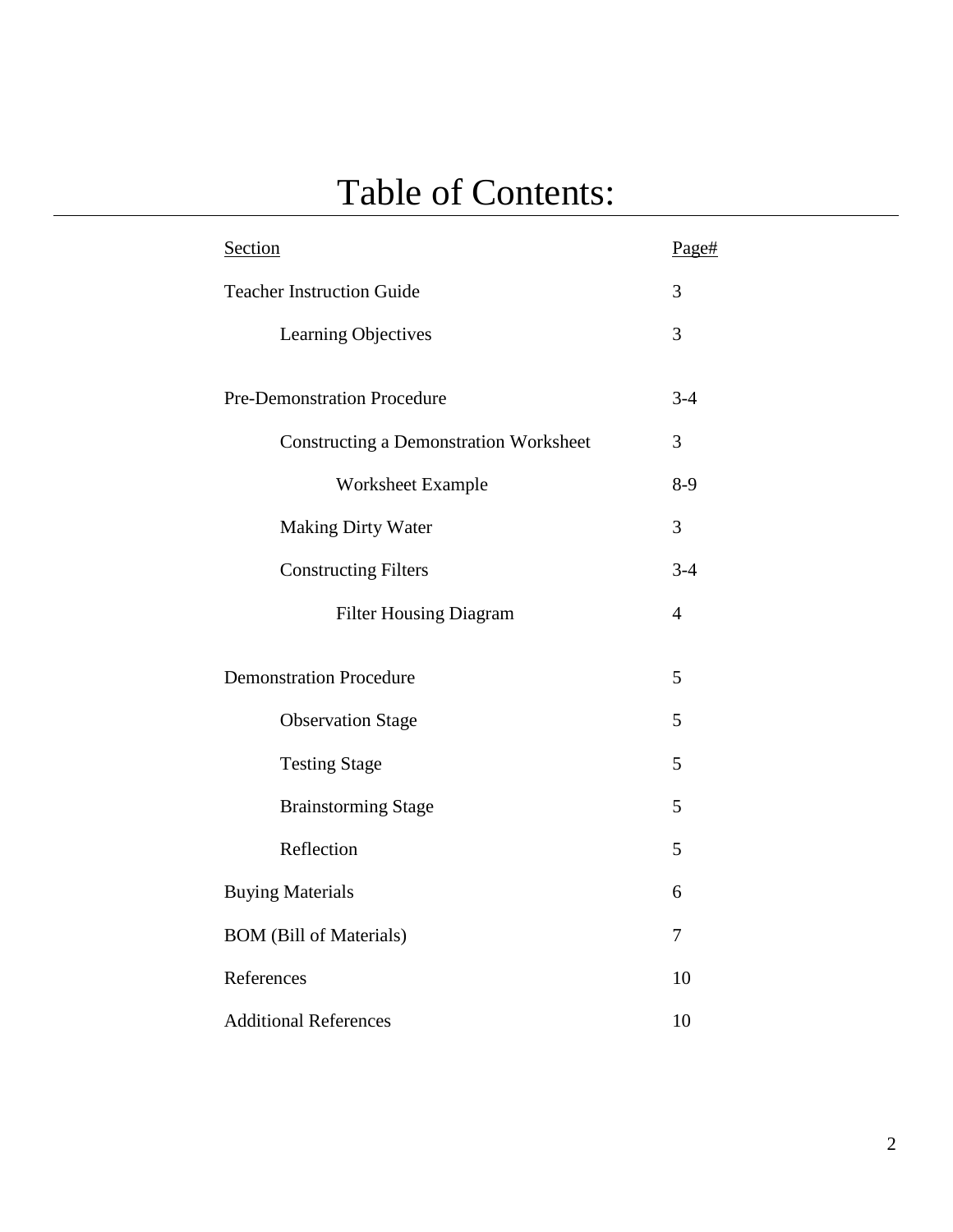#### Teacher Instruction Guide

#### **Learning Objectives:**

The main learning objective of our demonstration is to encourage students to brainstorm solutions for providing access to clean water based on observations and predictions made during our experiment. Students will also be able to evaluate the results of making their own filter prototypes and then from collaborating with their teammates, decide how to improve upon their original designs to include consideration for unseen germs.

#### Pre-Demonstration Procedure:

#### **Constructing a Demonstration Worksheet:**

Giving each student a worksheet to fill out helps them to remember what they have learned during the experiment. We suggest giving them a space to predict what will happen before the demonstration, to record what they see during the experiment and also a space at the end to reflect on what they have learned and relate it to their own lives. On pages 6-7 we have provided a sample worksheet.

#### **Making Dirty Water:**

Here are some things that the teacher should use to make batches of contaminated water that the students will attempt to filter. A good mix of contaminated water will include something that settles at the bottom of the container, something that floats freely around, and something that stays on top of the mix, like oil. This gives students more to look at and emphasizes the difference in contaminants and how they will need more than one filter to catch everything. We suggest 2 gallons of dirty water for an average class size of 30 students or 7-8 groups.

Warning: If the water is made several days beforehand and then stored, depending on the contaminants used there is a high chance the water will start to smell. If the teacher does not mind this then disregard. Also, please be sure to consider how to dispose of your contaminants if they are not safe to dispose of by pouring on the ground or throwing away in the trash or recycle bin.

Recommended Contaminants: **Dirt or mulch Sand Oil Algae Shredded Candy wrappers Fish flakes** (warning: might cause an unpleasant odor if the water is stored for a few days) **Plant matter Plastic toy insects**

It is also recommended to store the contaminated water in glass mason jars, this will allow the students to more closely observe the water without spilling and then shake before pouring through their filters.

#### **Constructing Filters:**

Teachers should provide filter items to have their efficiency tested by the students. The purpose of the individual materials is not to be good on their own. It is best if each filter has strengths and weaknesses. This forces the students to think about how to combine the various filters in order to maximize their strengths and filter as many contaminants from the water as possible. It is recommended that teachers have one unique filter for every five students to ensure that every student has something unique to contribute to their final group.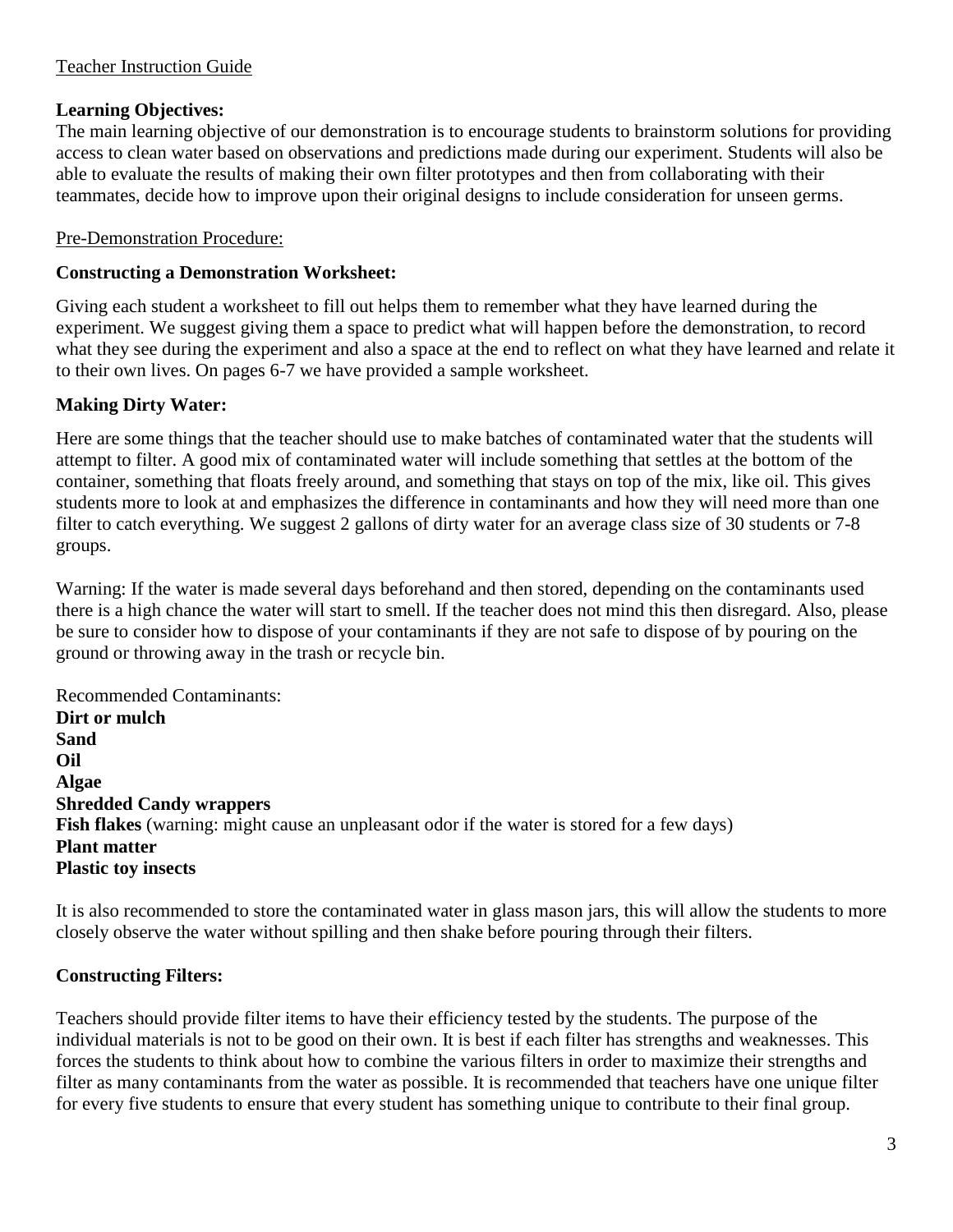Recommended filters: **Cotton balls Charcoal Coffee filters Wood chips Sand Gravel**

It is also recommended to put the filters in a container that can be easily drained into a cup or something to catch the water passing through. For example, in our demonstration we cut water bottles in half and loosened the caps. We poured the water in through the open end and the water filtered through the cap (which also held the filter material inside the water bottle) and into the other half of the water bottle. To increase water flow through the cap, a hole can be punched through it.

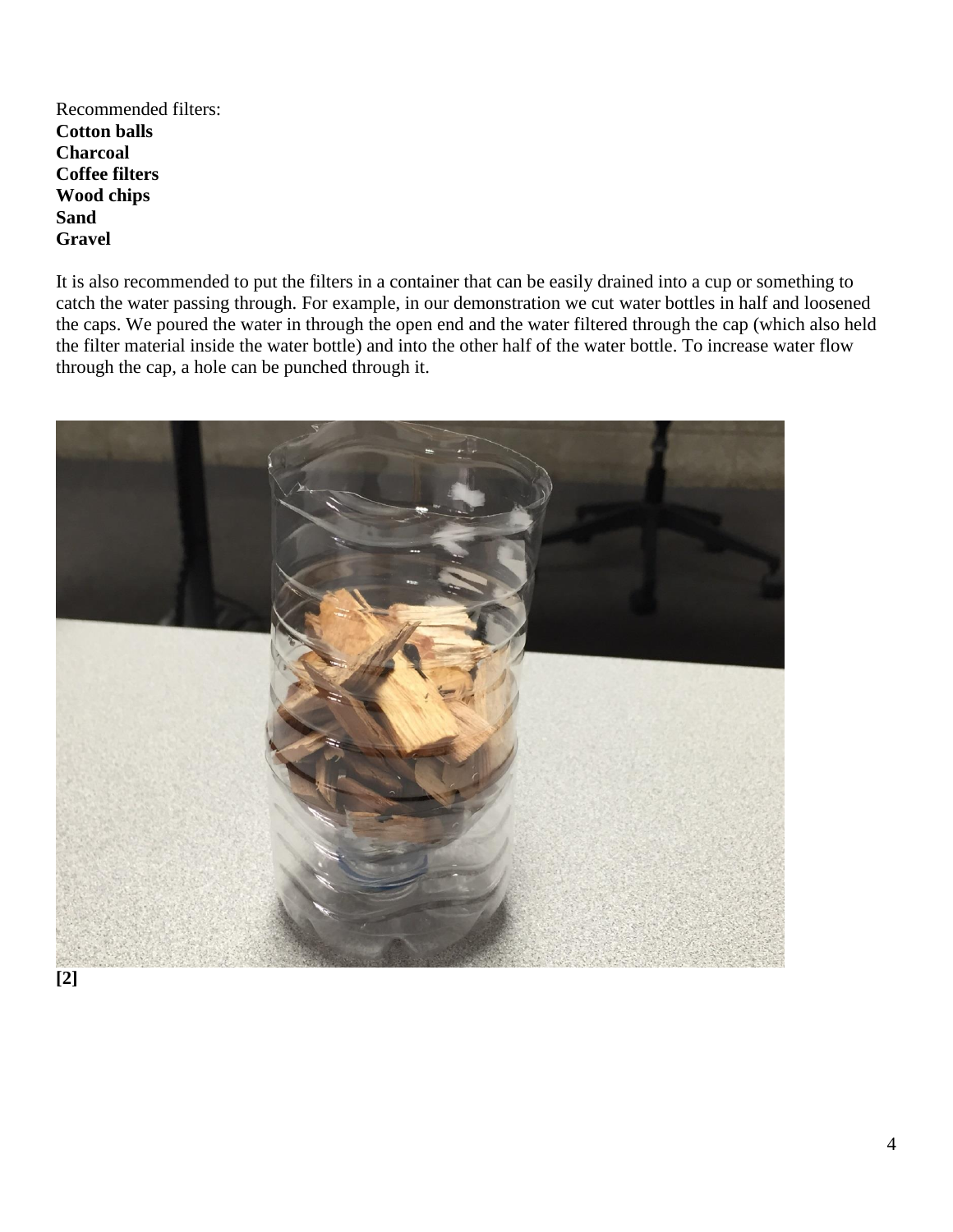#### Demonstration Procedure:

#### **Observation Stage:**

The first stage of the demonstration begins with the students analyzing the provided dirty water. Students will be divided into groups of up to four members. Each group will receive some contaminated water via glass mason jars so that they can inspect the water more closely and discuss what they see with other group members. On the provided worksheet, students will list all things they observe in the contaminated water. Once every group has made their observations, they will be ready to begin the testing process.

#### **Testing stage:**

During the testing stage, each group will have two filter materials to test. No two groups will have the same two materials, so each group has different data to later contribute to the class.

On the worksheet, students will make hypotheses on how well their two assigned filters will remove various things from the dirty water. Then the students will test their assigned filters. They will do this by pouring the contaminated water through each filtration material and collecting the water in a plastic cup. The students will observe the collected filtered water and compare it with their recorded hypotheses.

#### **Brainstorming stage:**

Once each group has evaluated their assigned materials, all students will reconvene and share their observations with the class. New groups will be formed by taking one member from each old group and putting them together. Each of the new groups will be able to use their knowledge to create a multi-stage filter using any of the materials that are present. However, each group will only be able to use a maximum of three materials for their filter, and will have to choose materials that will catch as many pollutants as possible.

Each group's filter will be tested in front of the class with the human eye. (Optional) For both a quantitative and qualitative analysis, a TDS (Total Dissolved Solids) indicator may be used on each group's final cup. Make sure that students know that their filters will not be able to perform as well as industrial grade filters and that they should not feel bad because of that.

(Optional) The facilitator can use a manufactured filter straw to clean the dirty water. This water will be tested with the TDS indicator and the results will be compared to the best performing group's filter. This gives the students a point of reference for how a "good" filter can perform.

#### **Reflection:**

Finally, a class discussion will be held to talk about what contaminants their filters might have missed, such as bacteria, parasites, or extremely small particles. We will brainstorm and discuss the ways one could remove those from the water, such as boiling or adding chemicals.

#### Additional Discussion Points Include:

How would your daily life be impacted if you did not have access to clean water? What could you suddenly not be able to do? What did you do to get ready this morning for school or the day that involved using clean water?

How could you obtain water if you didn't have faucets or pipes? If you live near the ocean, what could you do? What are the problems with ocean water and how might you get around them? What if you're landlocked or in a desert?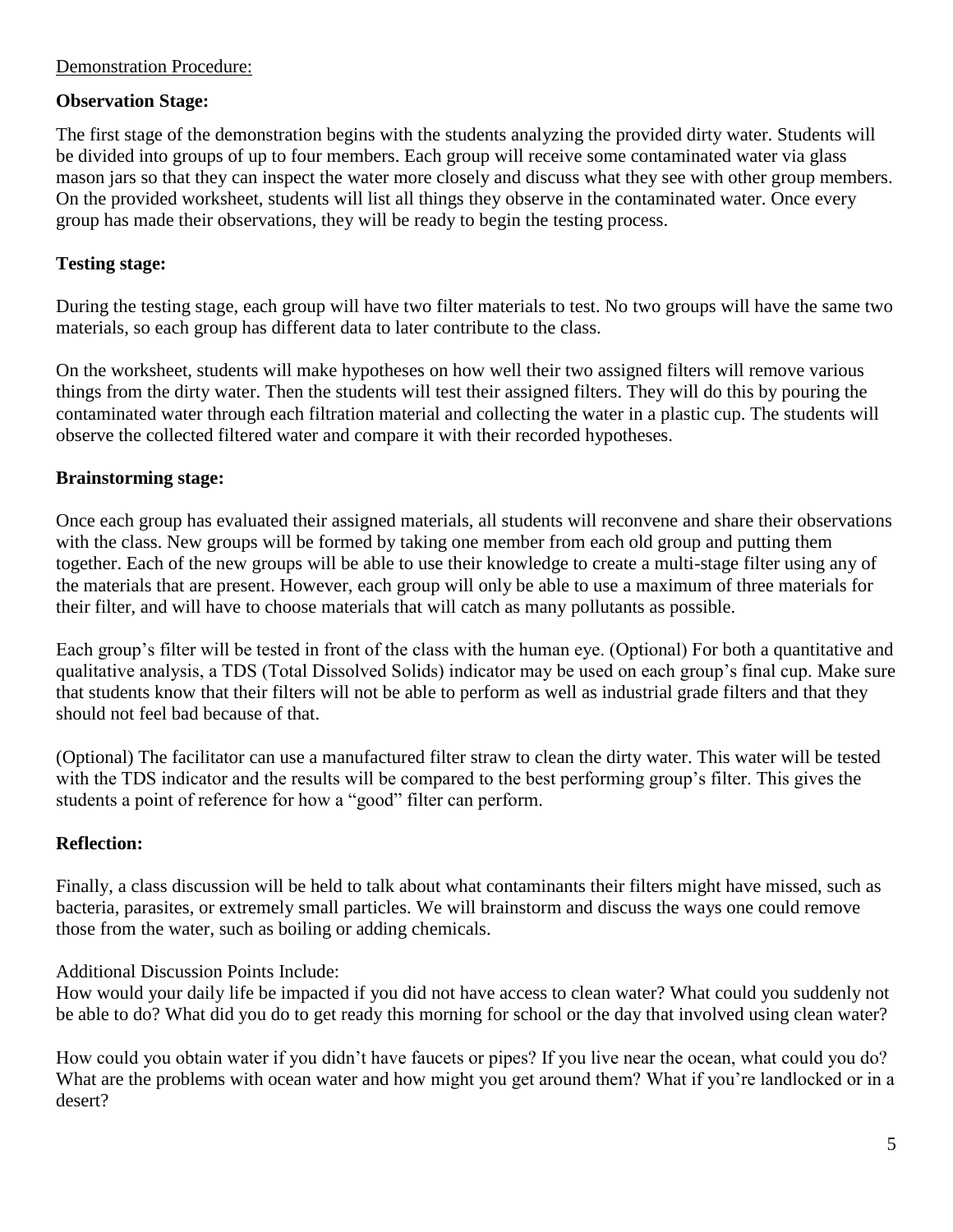#### Buying Materials:

This module allows teachers to be flexible in how they wish to execute the demonstration. They can choose the filter materials, what goes into the dirty water, and the restrictions for the tests that the students will carry out.

A large number of these items can be purchased in large quantities, such as sand or wood chips, where the extra can be used in the classroom for any needed purpose at a later date.

#### Essentials:

These items are absolutely necessary for carrying out the module. Some of these might be already available in the classroom or easily gathered by asking the students to help out. For example, asking each student to bring in a single empty water bottle is very helpful. Hand sanitizer and paper towels are recommended due to the handling and potential spillage of the "contaminated" water. While the water is not meant to be toxic and should not pose a real danger to students, making sure that they clean their hands is still a must.

**Water bottles**: housing the filter materials. See diagram [xx]

**Plastic or wire mesh**: prevent certain filter materials from spilling out of the water bottle. **Coffee filters**: prevent certain filter materials from spilling out of the water bottle. Can replace the mesh entirely if needed. **Hand sanitizer Paper towels**

**Clear plastic cups**: for both collecting and pouring water.

#### Optional:

These materials might make the process go more smoothly, or add an extra element of interest to the demonstration.

**Glass jars:** if wanted, the teacher can separate the dirty water into glass jars to give to each group. However, this might be time-consuming and messy as jars are not ideal for pouring. They do allow the students to shake the water up and observe it more closely.

**TDS indicator pen**: this is an item that tests the conductivity of water and infers the number of particles in the water in parts per million (ppm). If the teacher wishes to give the students a numerical comparison of their filtered water as opposed to purely visual comparisons, they can use the pen.

Life Straw: this is an item that is meant for treating any water to a drinkable level by just drinking through the straw. However if you can filter water through the straw into a clear cup or jar, you can again use the TDS indicator pen to allow students to compare their cleanest water to the clean water from a device guaranteed to get the water clean.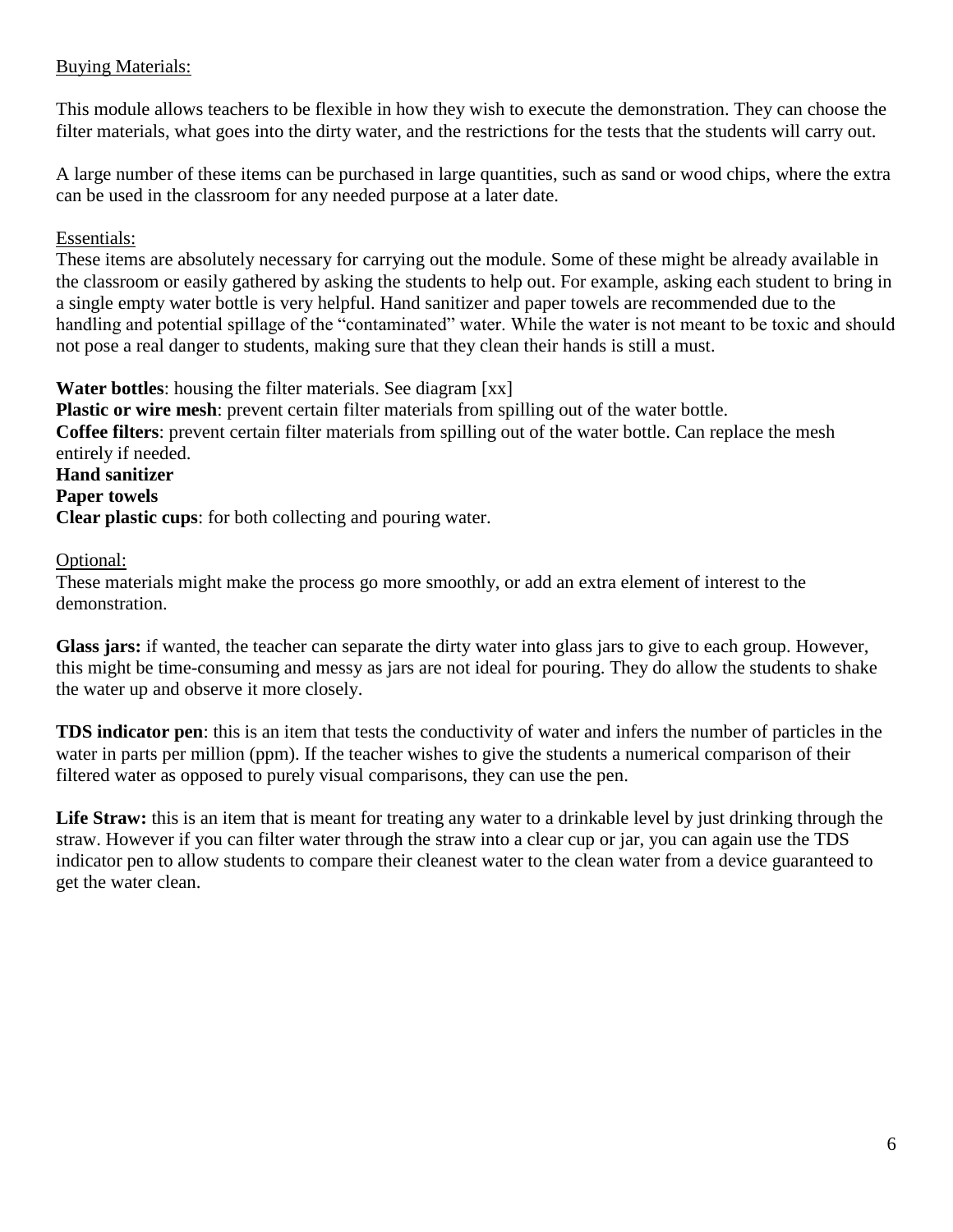#### BOM (Bill of Materials):

| Category                  | <b>Item</b>                 | Store             |                    | Amount Unit Price | Total |         |
|---------------------------|-----------------------------|-------------------|--------------------|-------------------|-------|---------|
| <b>Filter Materials</b>   | Sand                        | Walmart   .5 ft^3 |                    | Ś<br>3.29         | Ś.    | 3.29    |
|                           | Gravel                      | Walmart 2lb       |                    | \$<br>2.00        | Ś     | 2.00    |
|                           | Charcoal                    | Walmart 11.6lb    |                    | \$<br>9.43        | Ŝ.    | 9.43    |
|                           | <b>Wood Chips</b>           | Walmart  3lb      |                    | \$<br>3.99        | Ś     | 3.99    |
| <b>Water Contaminants</b> | Oil                         | Walmart 1 gallon  |                    | Ś<br>2.28         | Ś     | 2.28    |
|                           | Sediment                    | Nature            | Any                | find outside      | Ś     |         |
|                           | Organic Matter              | Nature            | Any                | find outside      | Ś     |         |
|                           | Trash                       | Any               | Any                | find outside      | \$    |         |
| Other                     | Clear plastic cups          | Walmart  80 ct.   |                    | Ś<br>2.58         | Ś.    | 2.58    |
|                           | <b>Filtration Straw</b>     | Amazon            | 11                 | \$<br>11.00       |       | \$11.00 |
|                           | <b>Purity Indicator Pen</b> | Amazon            | 11                 | \$<br>15.00       |       | \$15.00 |
|                           | <b>Plastic Mesh</b>         | Walmart 12"x18"   |                    | Ś<br>5.35         | Ś.    | 5.35    |
|                           | Glass mason jars            | Walmart  12 ct.   |                    | Ś<br>9.31         | Ŝ.    | 9.31    |
|                           | Water                       |                   | Walmart  2 gallons | Ŝ<br>0.88         | \$    | 1.76    |
| <b>Total</b>              |                             |                   |                    |                   |       | \$65.99 |

The cost of materials assuming a class size of approximately 30 students, 7-8 groups, is \$65.99.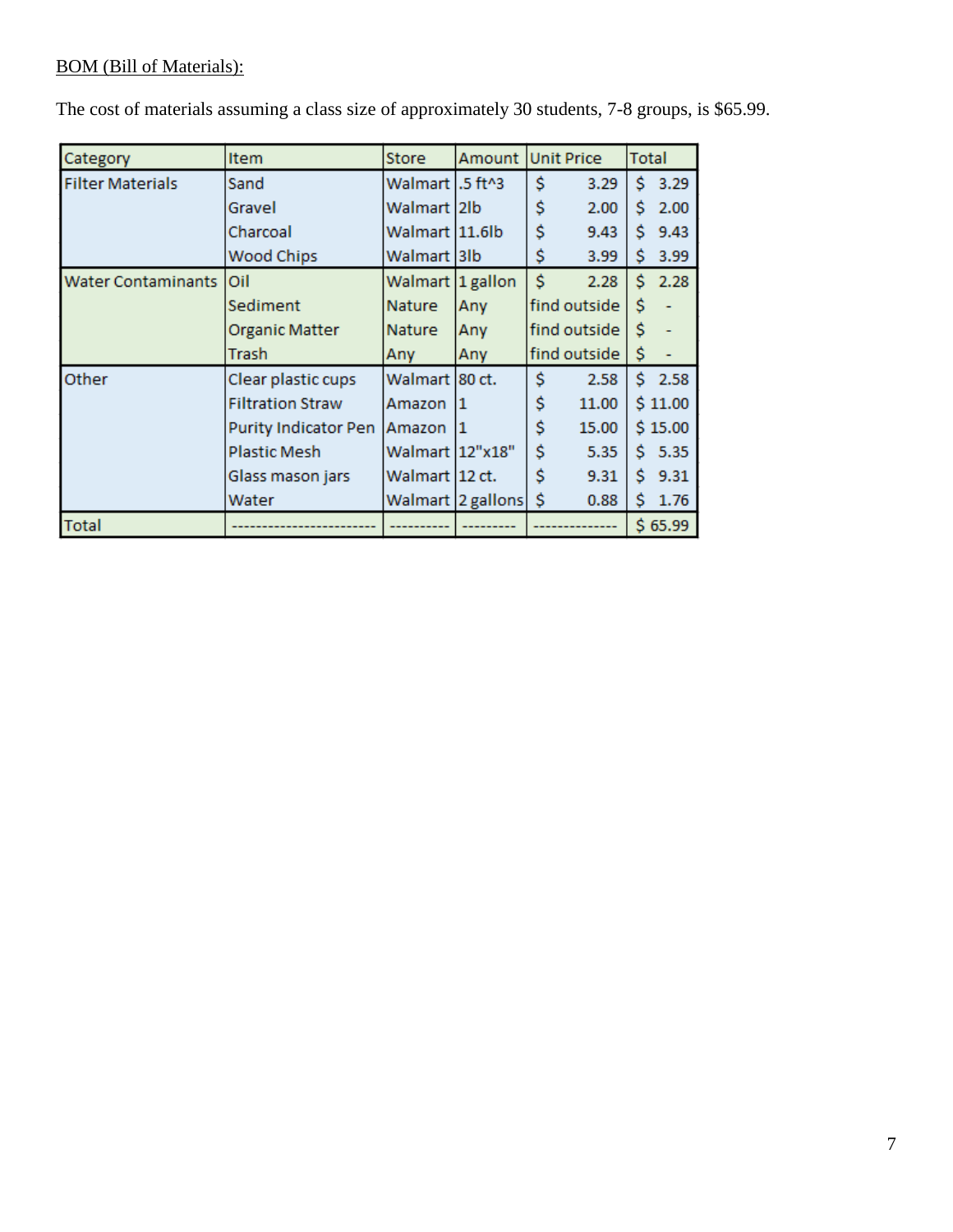Name: Date:

Part I: Identification of the Problem

Once in your group, inspect the contaminated water. What things do you see? List below as many contaminants as you can identify.

#### Part II: Hypothesize solutions

Which of the contaminants listed above do you think each filter will remove the best? Try to list the contaminants in order of what will get filtered the most effectively.

| <b>Filter</b> | ັ<br>$\checkmark$<br>Contaminants speculated to be removed |
|---------------|------------------------------------------------------------|
| Sand          |                                                            |
|               |                                                            |
| Gravel        |                                                            |
|               |                                                            |
| Wood chips    |                                                            |
|               |                                                            |
| Charcoal      |                                                            |
|               |                                                            |
| Cotton balls  |                                                            |
|               |                                                            |

#### Part III: Testing!

Your group will be assigned 2-3 filters to test. Write down which filters you are testing. After filtering fresh contaminated water through each filter, record your results in the table below.

| Filters tested | <b>Contaminants removed</b> |
|----------------|-----------------------------|
|                |                             |
|                |                             |
|                |                             |
|                |                             |
|                |                             |
|                |                             |
|                |                             |
|                |                             |
|                |                             |
|                |                             |
|                |                             |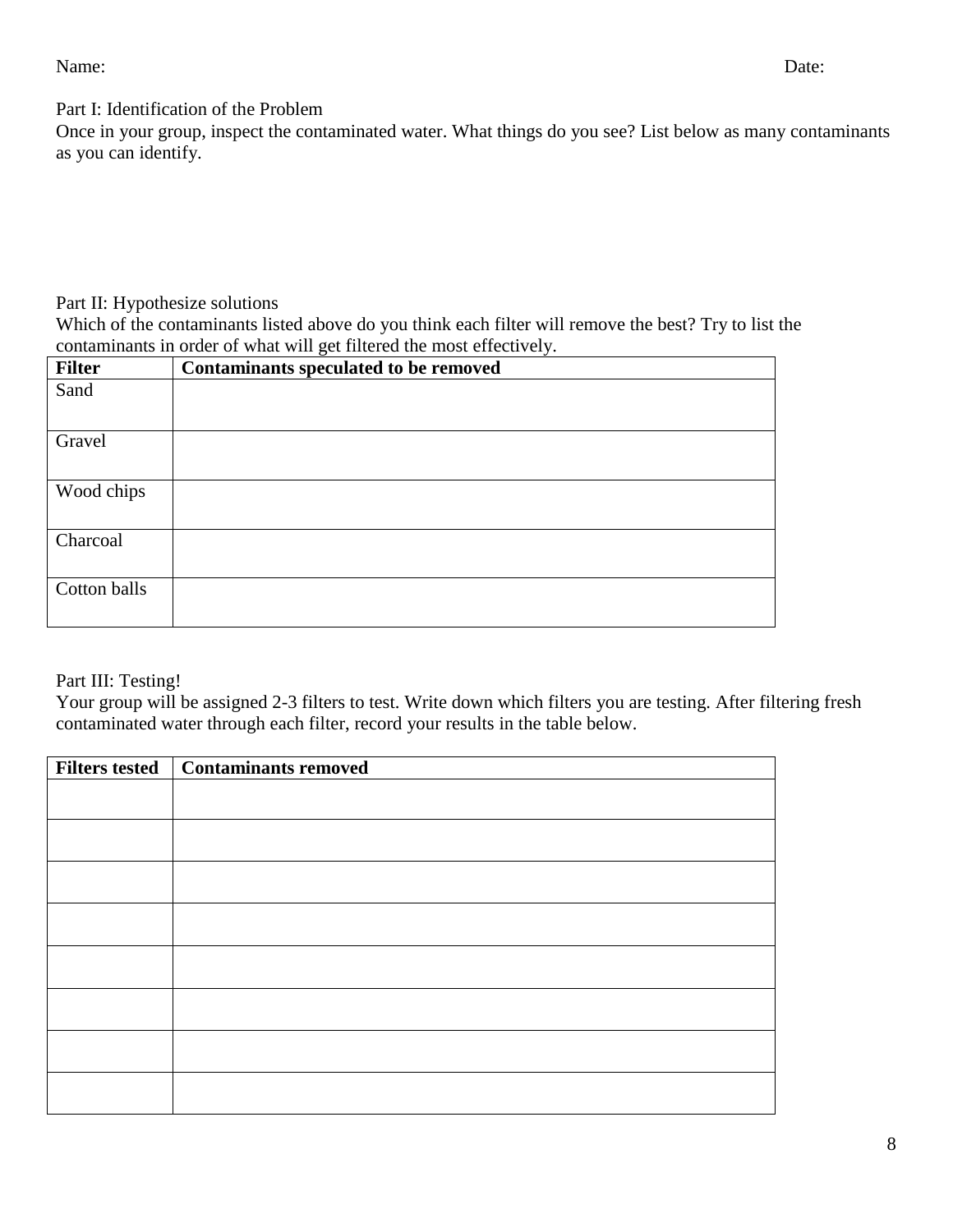#### Name: Date:

#### Part IV: Analyzing results

Discuss with your group the differences between how you *thought* the filters would behave, and the actual results that you just obtained. Was there anything that you thought a filter would catch, but it didn't? Were there contaminants that your tested filters caught that you didn't expect?

Part V: Designing your own multi-stage filter!

Teams will be broken up and students will be re-assigned into new groups. Collectively, you should know how every filter behaves. Share your results and listen to other people as they share theirs. As a group, you will design a multi-stage filter that will catch as many of the contaminants as possible. This filter will be tested in front of the class.

- You will only be able to use a MAXIMUM of **3** filter types in your design.
- You have access to all filter materials, which can be found at the front of the room.
- Filters will be tested by pouring the contaminated water through the first part of your filter and collecting the water in a new cup. This new cup will be poured through the second filter and collected again, etc., until your final cup of filtered water has been obtained.
- You will be given a new jar of contaminated water.
- You will only be able to pour water through each of your chosen filters ONCE.